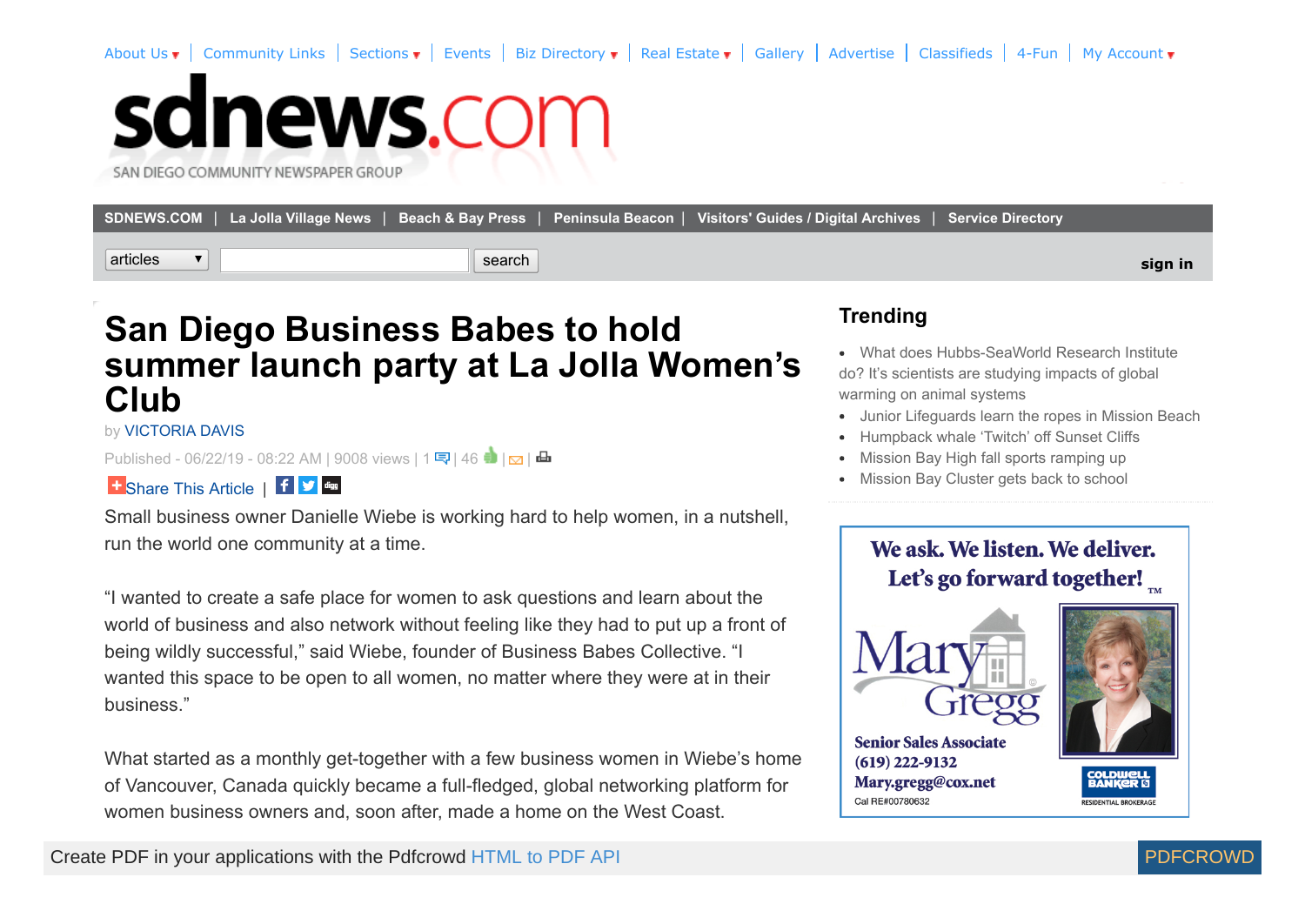

*Left to right, Danielle Wiebe, founder and CEO of Business Babes Collective, with team members Sydnee Ricci, events and sponsorship manager, and Nancy Deol, marketing and social media manager*





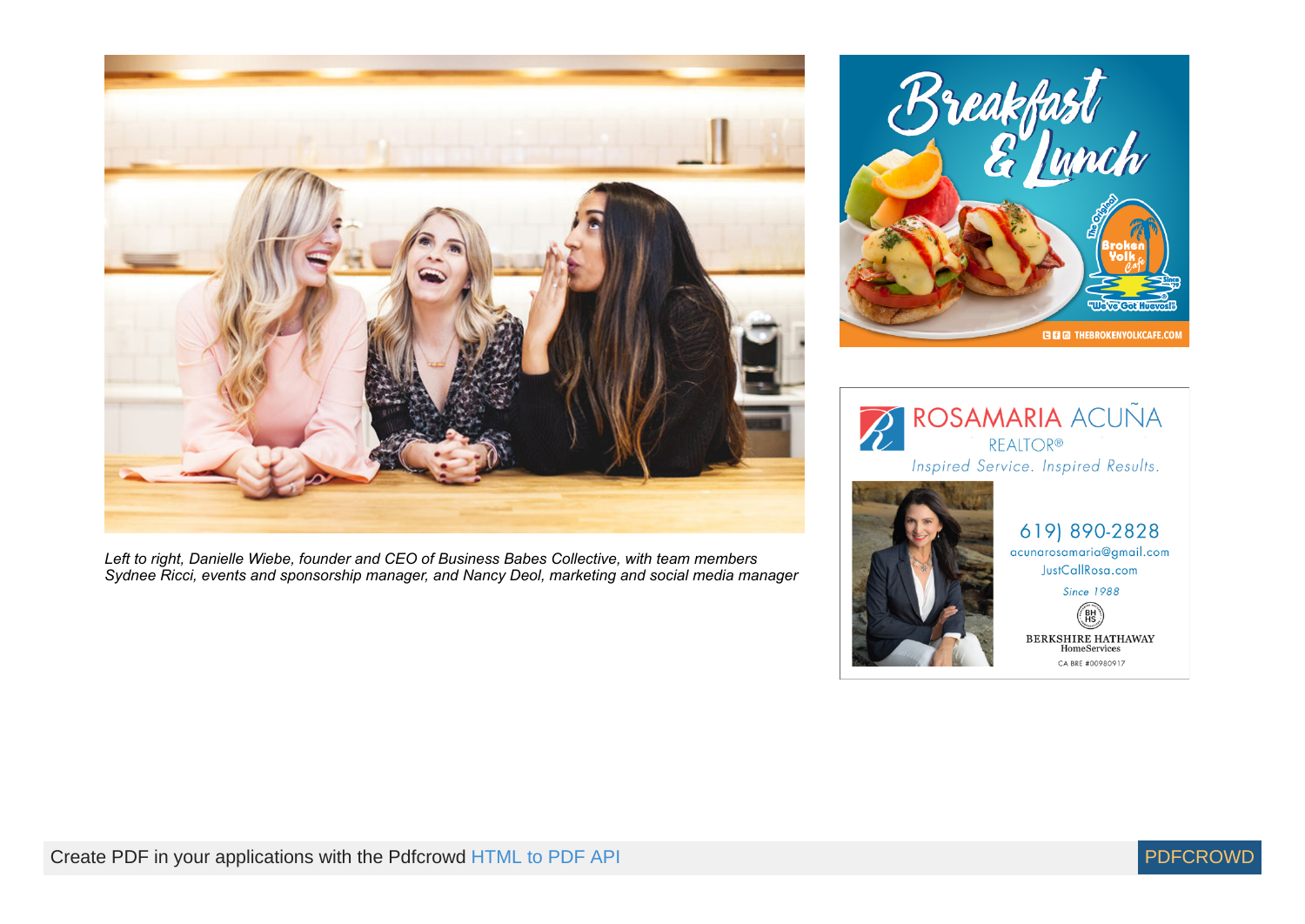Business Babes Collective, officially launched by Wiebe in 2015, added a chapter in San Diego in 2017 but has been on hiatus since last summer, until now.

To reintroduce Business Babes to San Diego, Wiebe and new chapter leader Rachel Valenteros will hold their Summer Series Launch Party at the La Jolla Women's Club (7791 Draper Ave.) Thursday, June 27. It will be the first event of three this summer, focusing on the topic of "Collaboration over Competition" and how business owners can work together in "mutually beneficial partnerships," as Wiebe puts in, to grow their businesses.

"It's going to be fun to get the energy and momentum back and see everyone come together after a year," said Valenteros, who started her own online tropical and coastal vintage shop last year.

"I've followed their group on Instagram for a little over a year now, and I love the idea of bringing business babes together to build a community versus feeling like we are each other's competition," added Auriel O'Niell, Event Manager for La Jolla Woman's

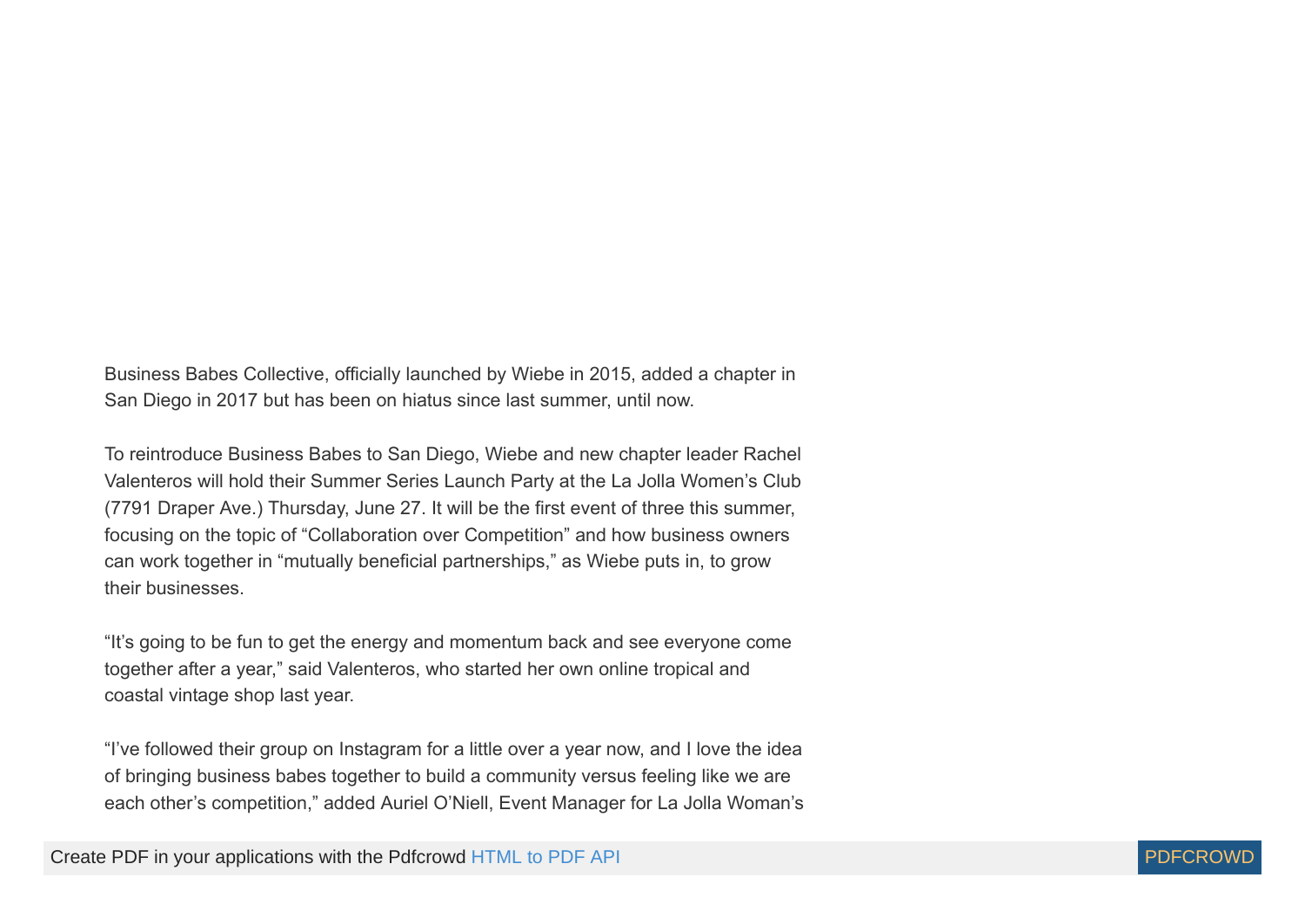Club. "On top of that, this is a Women's Club so what better way to support other women?"

Business Babes Collective also has a chapter branch in Seattle, as well as two others in the Canadian cities of Toronto and Victoria. Their focus is three-fold, centering on business education, community and making an impact on the world through women-owned businesses. While Wiebe, a social media expert, says Facebook, Instagram and LinkedIn have done a great job getting women in touch and connected, in-person networking should never take a back seat.

"There's something special about meeting those women in person and being able to build a real connection," said Wiebe, who will be a guest panelist at the upcoming event. "It's cool to be able to have events like this that get women together who are all entrepreneurial and who have similar goals and dreams for themselves and let them know they're not in this alone."

San Diego Business Babe's Summer Launch Party will host two additional guest speakers, native to San Diego: Jodie Alonso, founder of The Local Bazaar, and Dianne Manansala-Ringpis, who established her own Filipino restaurant and dessert shop called SNOICE. The event, starting at 6 p.m., will also showcase local clothing and jewelry vendors, plenty of food and desserts, a cocktail hour, photo booths, Q&A sessions with panelists, raffle giveaways at the end of the night.

"It'll be like a massive business party," said Valenteros, who hopes that Business Babes, together with The La Jolla Women's Club, can create a strong, connected network of women entrepreneurs in San Diego. "I want people to be inspired and have that spark for business. Sometimes, as a business owner, you can fall into a rut where you don't know what your next step is. I feel that having this community, coming together for the same goals and being comfortable around each other, is a

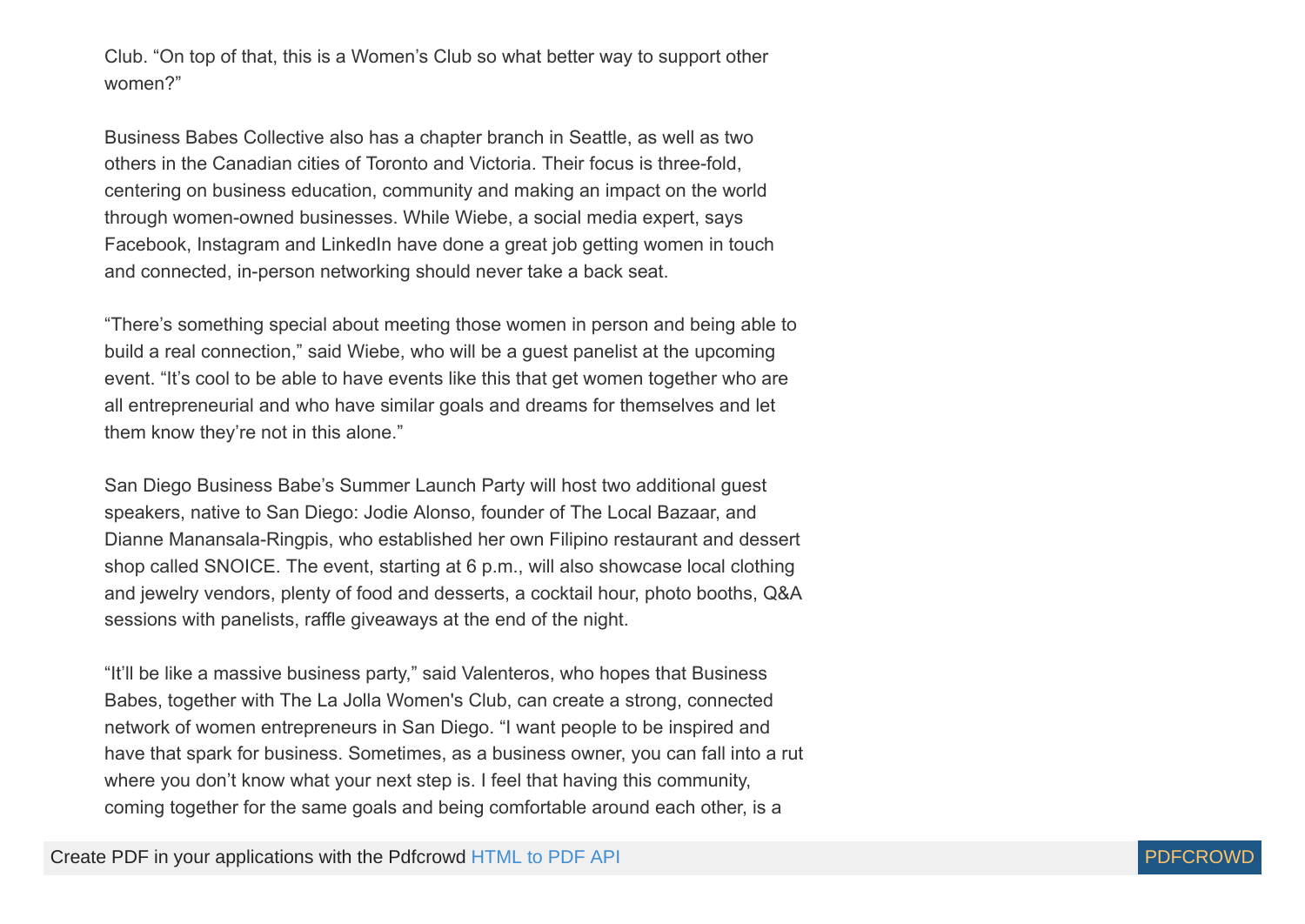necessity."

Tickets for San Diego Business Babes' Summer Series Launch Party are \$65 and can be purchased on their website, businessbabescollective.com. The event is open to all women and lasts from 6 to 9 p.m. Locations and times for the July and August Business Babes events have yet to be finalized.

Business Babes Collective Instagram: @businessbabesco

San Diego Business Babes Instagram: @sdbusinesssbabes